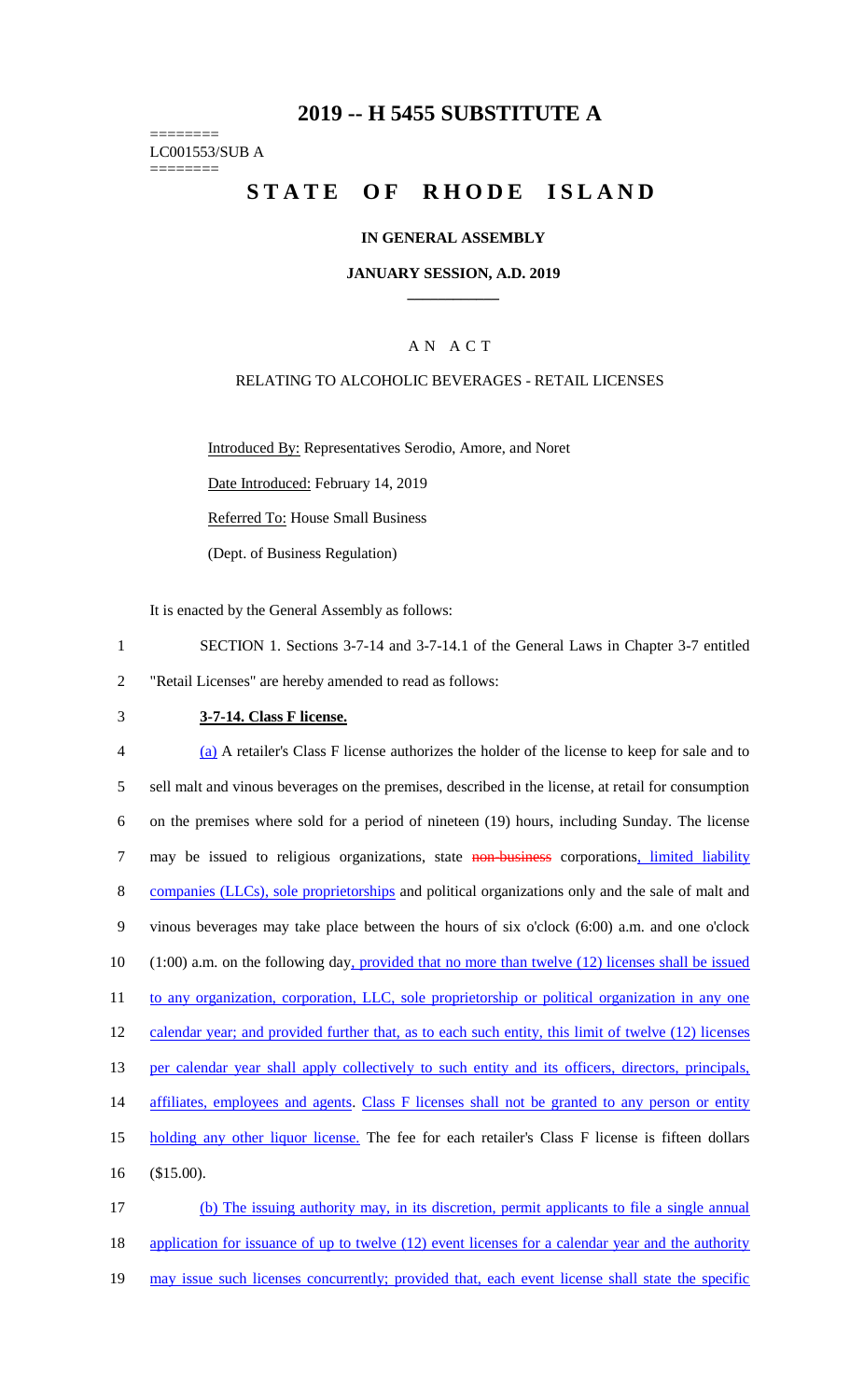1 event date with which it is associated; and provided further that, the applicant shall pay the

2 collective amount of the event license fees, fifteen dollars (\$15.00) multiplied by the number of

- 3 licenses issued, at the time of issuance.
- 

#### 4 **3-7-14.1. Class F-1 license.**

5 (a) A retailer's Class F-1 license authorizes the holder of the license to keep for sale and 6 to sell alcoholic beverages on the premises, described in the license, at retail for consumption on 7 the premises where sold for a period of nineteen (19) hours, including Sunday. The license may 8 be issued to religious organizations, state non-business corporations, limited liability companies 9 (LLCs), sole proprietorships and political organizations only and the sale of beverages may take 10 place between the hours of six o'clock (6:00) a.m. and one o'clock (1:00) a.m. on the following 11 day; provided that, no more than twelve (12) licenses shall be issued to any organization, 12 corporation, LLC, sole proprietorship or political organization in any one calendar year; and 13 provided further, that as to each such entity, this limit of twelve (12) licenses per calendar year 14 shall apply collectively to such entity and its officers, directors, principals, affiliates, employees 15 and agents. Class F-1 licenses shall not be granted to any person or entity holding any other liquor 16 license. 17 (b) The fee for the license is thirty-five dollars (\$35.00.) 18 (c) The issuing authority may, in its discretion, permit applicants to file a single annual 19 application for issuance of up to twelve (12) event licenses for a calendar year and the authority 20 may issue such licenses concurrently; provided that, each event license shall state the specific 21 event date with which it is associated; and provided further that, the applicant shall pay the 22 collective amount of the event license fees, thirty-five dollars (\$35.00) multiplied by the number 23 of licenses issued, at the time of issuance. 24 (d) Class F and F-1 license holders shall purchase alcohol for resale from Class A license 25 holders only. 26 SECTION 2. This act shall take effect upon passage.

#### ======== LC001553/SUB A ========